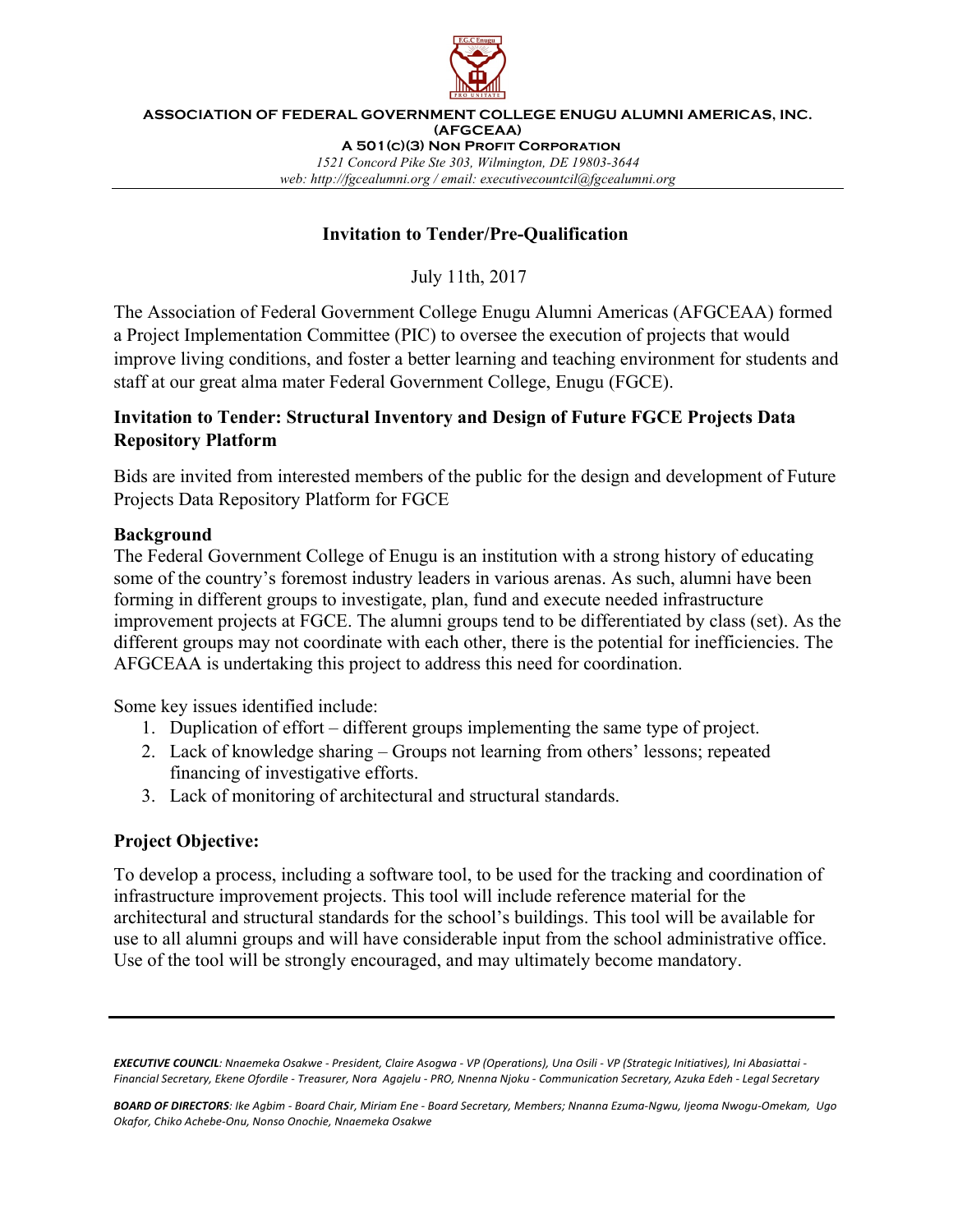

**ASSOCIATION OF FEDERAL GOVERNMENT COLLEGE ENUGU ALUMNI AMERICAS, INC. (AFGCEAA) A 501(c)(3) Non Profit Corporation** *1521 Concord Pike Ste 303, Wilmington, DE 19803-3644 web: http://fgcealumni.org / email: executivecountcil@fgcealumni.org*

#### **Solution Needed and Project Scope**

The overall project shall compromise of two distinct project bids that will be ultimately interlinked:

- 1. Quantity Surveying and Architectural Inventory of School Structures
- 2. Software and Web Platform Design.

## *1. Quantity Surveying and Architectural Inventory of School Structures*

## Required Tasks to Perform

- a. Provide the committee with a geographical and architectural survey map of the school
- b. Take an architectural inventory of all structures presently in the school with possible architectural drawings where applicable.
- c. Outline repairs and upgrades that needs to be done to all relevant structures to bring it up to acceptable standard – (architectural, electrical, aesthetics and otherwise.
- d. Obtain the schools original master plan and dimensional drawings if available) of existing structures with a view to using it as a comparative template for your work.
- e. Produce a 3D model design of a projected modern FGCE architectural layout that will be used as a blueprint or reference point for future projects.

## *2. Software and Web Platform Design*

## Required Tasks to Perform

- a. Work with FGCE Future Project Committee to design and develop a web-based 'FGCE Future Project Repository' platform that is to be hosted online.
- b. The platform is expected to contain the following features and functionalities:
- It is dynamic
- Have an easily editable backend
- Be able to accommodate 3D Models, geographical maps and architectural drawings
- Has interphase that enable listing of "Past or Completed Projects", "Ongoing Projects" and "Future Projects"

**EXECUTIVE COUNCIL**: Nnaemeka Osakwe - President, Claire Asogwa - VP (Operations), Una Osili - VP (Strategic Initiatives), Ini Abasiattai -*Financial Secretary, Ekene Ofordile - Treasurer, Nora Agajelu - PRO, Nnenna Njoku - Communication Secretary, Azuka Edeh - Legal Secretary*

*BOARD OF DIRECTORS: Ike Agbim - Board Chair, Miriam Ene - Board Secretary, Members; Nnanna Ezuma-Ngwu, Ijeoma Nwogu-Omekam, Ugo Okafor, Chiko Achebe-Onu, Nonso Onochie, Nnaemeka Osakwe*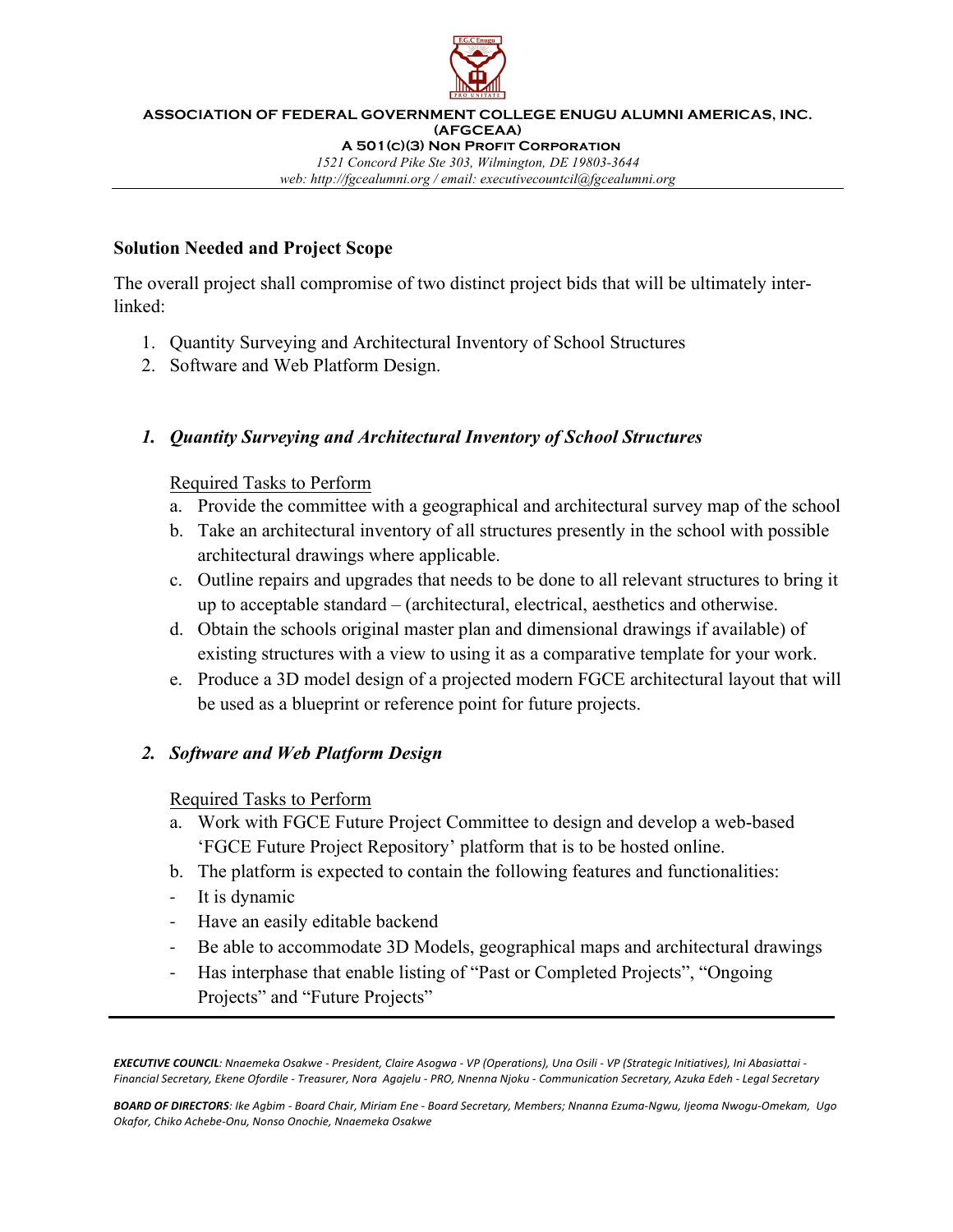

#### **ASSOCIATION OF FEDERAL GOVERNMENT COLLEGE ENUGU ALUMNI AMERICAS, INC. (AFGCEAA) A 501(c)(3) Non Profit Corporation**

*1521 Concord Pike Ste 303, Wilmington, DE 19803-3644*

*web: http://fgcealumni.org / email: executivecountcil@fgcealumni.org*

- Project Post-Mortem or Reporting functionality that allows for the recording of completed projects.
- c. The Project Reporting capability shall comprise the following templates:
	- *i. Project start date*
	- *ii. Project Completion date*
	- *iii. Project charter*
	- *iv. Project Plan and implementation process*
	- *v. Project Sponsor and stake holders*
	- *vi. Project Contractors*
	- *vii. Project cost*
	- *viii. Project drawings and deliverables*
	- *ix. Project success and best practices*
	- *x. Challenges and unexpected events*
	- *xi. Lesson learned*
	- *xii. Suggested or Future Improvements*
	- *xiii. Others*
- ci. Permitted user only backend login functionality

Tenders are hereby invited from eligible and reputable architectural and web design vendors who wish to bid for any part of the projects. Completed tender documents for each project should be submitted to Project Implementation Committee via email at  $2017$ projects@fgcealumni.org

All bids must be received by 11.59pm (WAT) on July 19, 2017.

Successful bidders will be contacted not later than 1 week after bid submission deadline

Note: For the Architectural inventory bid, bidders may have to visit the school to appraise all structures for a more realistic quote.

For questions/clarifications on this publication please contact Project Implementation Committee via email at 2017projects@fgcealumni.org

**EXECUTIVE COUNCIL***:* Nnaemeka Osakwe - President, Claire Asogwa - VP (Operations), Una Osili - VP (Strategic Initiatives), Ini Abasiattai -*Financial Secretary, Ekene Ofordile - Treasurer, Nora Agajelu - PRO, Nnenna Njoku - Communication Secretary, Azuka Edeh - Legal Secretary*

BOARD OF DIRECTORS: Ike Agbim - Board Chair, Miriam Ene - Board Secretary, Members; Nnanna Ezuma-Ngwu, Ijeoma Nwogu-Omekam, Ugo *Okafor, Chiko Achebe-Onu, Nonso Onochie, Nnaemeka Osakwe*